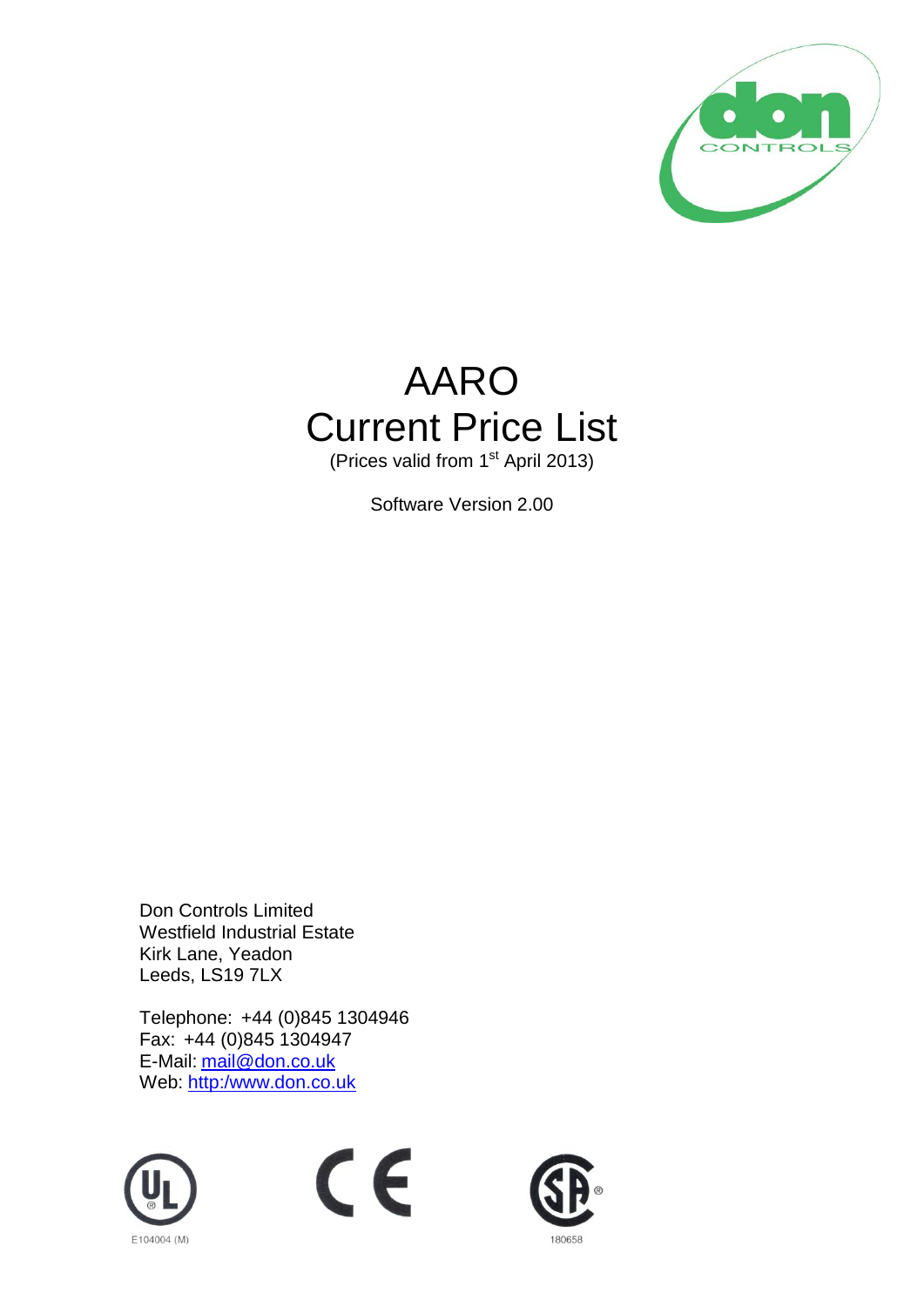## **Current Price List** (Prices valid from 1<sup>st</sup> April 2013)

|                      | <b>Order Code</b> | Part Number | Description                                                                                              | Price    |
|----------------------|-------------------|-------------|----------------------------------------------------------------------------------------------------------|----------|
|                      | <b>AARO</b>       | AA4006      | Standard unit                                                                                            | £214.50  |
| Picture to<br>follow | AARO-CIG          | AA4606      | Standard Unit with relay & terminal<br>block in IP65 Enclosure<br>+ external toggle switch & jack socket | £412.50  |
|                      | AARO-KJ           | AA4406      | Standard unit<br>+ Key switch + Jack Socket                                                              | £ 264.00 |
|                      | AARO-KJB          | AA4506      | Standard unit<br>+ Key switch + Jack Socket +<br><b>IP65 Enclosure</b>                                   | £330.00  |
|                      |                   | AA4506A     | ATEX cat 3 zone 22 compliant                                                                             | £352.00  |
| Picture to<br>follow | AARO-ZB           | AA4206      | Zener isolated standard unit + IP65<br>Enclosure                                                         | £577.50  |
|                      |                   | AA4206A     | ATEX cat 3 zone 22 compliant                                                                             | £ 600.00 |
|                      | AARO-GB           | AA4306      | Galvanic isolated standard unit +<br>IP65 Enclosure                                                      | £935.00  |
|                      |                   | AA4306A     | ATEX cat 3 zone 22 compliant                                                                             | £957.00  |
|                      | AARO-R            | AA4106      | 19" Rack mount ARRO<br>+ Modbus Communications                                                           | £396.00  |
|                      | AARO-SG           | AA9000      | <b>AARO Signal Generator</b><br><b>Test/Calibration Instrument</b>                                       | £427.00  |